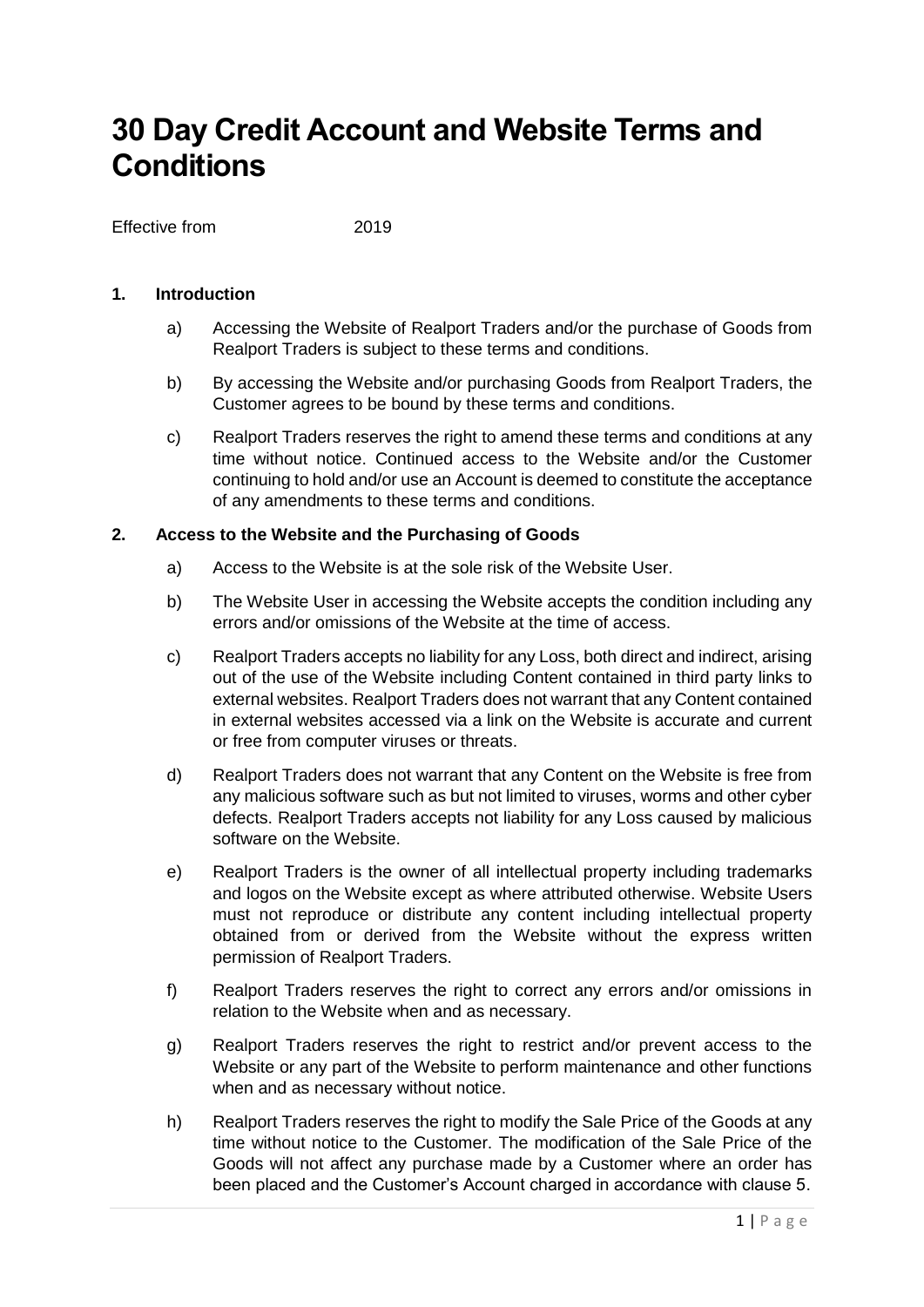- i) Realport Traders reserves the right to discontinue selling the Goods through the Website at any time without notice.
- j) Realport Traders reserves the right to limit the quantity of the Goods that may be purchased by any one person, entity or organisation within a given period of time.

# **3. Obligations of the Parties When Purchasing Goods**

- a) Realport Traders will:
	- i. supply the Goods; and
	- ii. comply with all relevant state and federal legislation and law in relation to the supply.
- b) The Customer will:
	- i. pay the Account held with Realport Traders in accordance with clause 6;
	- ii. provide accurate and truthful information in order to allow Realport Traders to effect its obligations under this Agreement;
	- iii. read and abide by all labels, instructions and warnings provided by Realport Traders and/or the manufacturer or regulatory bodies before using the Goods; and
	- iv. not use the Goods or cause anyone else to use the Goods for any unlawful purpose.

# **4. Application for a Account**

- a) The Customer may apply for an Account in writing using the application form provided by Realport Traders on their Website.
- b) Realport Traders reserves the right to deny any Customer access to an Account.
- c) The Customer acknowledges, agrees and consents that Realport Traders may take steps to investigate the financial position of the Customer prior to approving access to an Account. Realport Traders will request consent where necessary in writing from the Customer to undertake any relevant credit checks to determine the financial position of the Customer. The Customer acknowledges that if they do not provide written consent, an Account may be denied.

## **5. Ordering and charging purchases to the Account**

- a) An order is placed for the Goods via the Website and the Customer's Account is then subsequently charged with the Sale Price of the Goods, the Delivery Fee and any amount of GST if payable.
- b) A Statement detailing all charges made to the Account within the previous thirty (30) days will be provided to the Customer on the  $1<sup>st</sup>$  of each calendar month via email.
- c) In the event that the Customer's Account is incorrectly charged, the Customer must contact Realport Traders in accordance with clause 23 as soon as the error becomes evident to the Customer.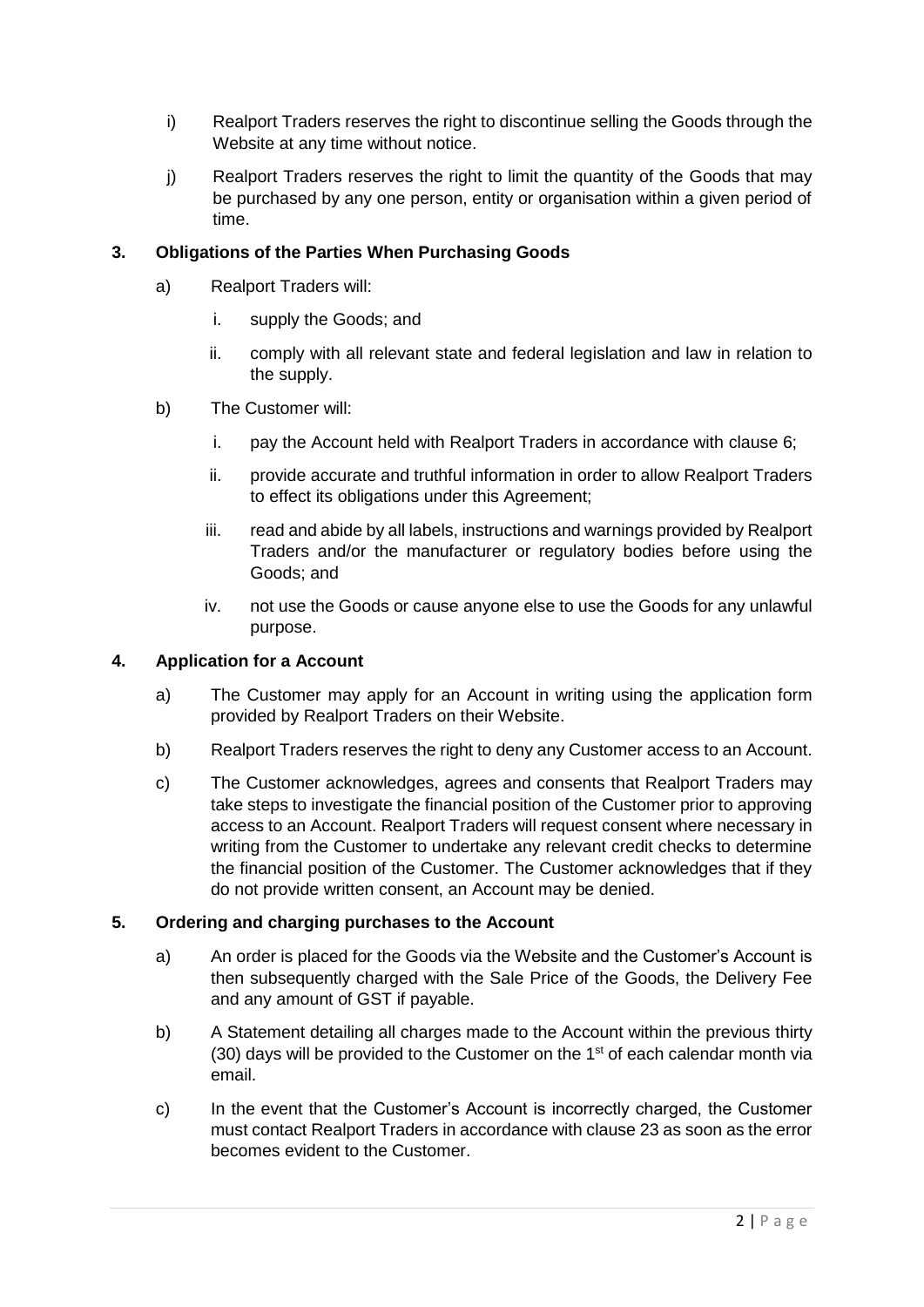d) Once an order is placed, the order cannot be altered in any way unless an error has occurred on the part of Realport Traders.

# **6. Payment of the Account**

- a) The Customer agrees to pay Realport Traders in the manner outlined below:
	- i. Payment of the Account is to be made by the Customer as directed by Realport Traders on the Statement provided to the Customer.
- b) Payment of the Account may be made via the Website using the methods available at the time of payment or via Electronic Funds Transfer using the details provided on the Statement.
- c) Realport Traders will record the Payment on the Customer's Account once payment of the Account has been made and the funds have been received by Realport Traders.
- d) Payment is taken to have occurred on the date that the payment amount is accessible to Realport Traders.
- e) Failure to pay the Account in accordance with clause 6(a) will cause the Agreement between the parties to be voided unless the parties reach a mutually agreed alternative arrangement.
- f) The Customer will be liable for all and any charges or costs incurred by Realport Traders in relation to the recovery of any outstanding and unpaid amount of the Account including, but not limited to third party debt recovery charges, legal costs and interest.

# **7. GST**

- a) In addition to the Sale Price or any other consideration due under this Agreement, the Customer will pay to Realport Traders an amount equal to any GST which Realport Traders is or becomes liable to pay for any supply made under or in connection with this Agreement.
- b) The amount of GST payable will be specified on the Website when purchasing the Goods.
- c) Any amount payable under clause 7 will be paid at the same time as payment for the supply giving rise to the obligation to pay GST, or if no amount is payable for the supply, or if a valid Tax Invoice has not been given to the other party prior to that time, within seven (7) days of the issue of a valid Tax Invoice by Realport Traders to the Customer.
- d) In this clause, **"GST" and "Tax Invoice"** have the meaning set out in the *A New Tax* System *(Goods and Services Tax) Act 1999 (Cth)*.

## **8. Default on payment of the Account by the Customer**

- a) In the event that the Customer does not make payment of the Account in accordance with clause 6, Realport Traders reserves the right to terminate the Account and any existing orders that have not been delivered to the Customer.
- b) Any order already charged to the Account but not delivered to the Customer and not terminated in accordance with clause 8(a) will become immediately due and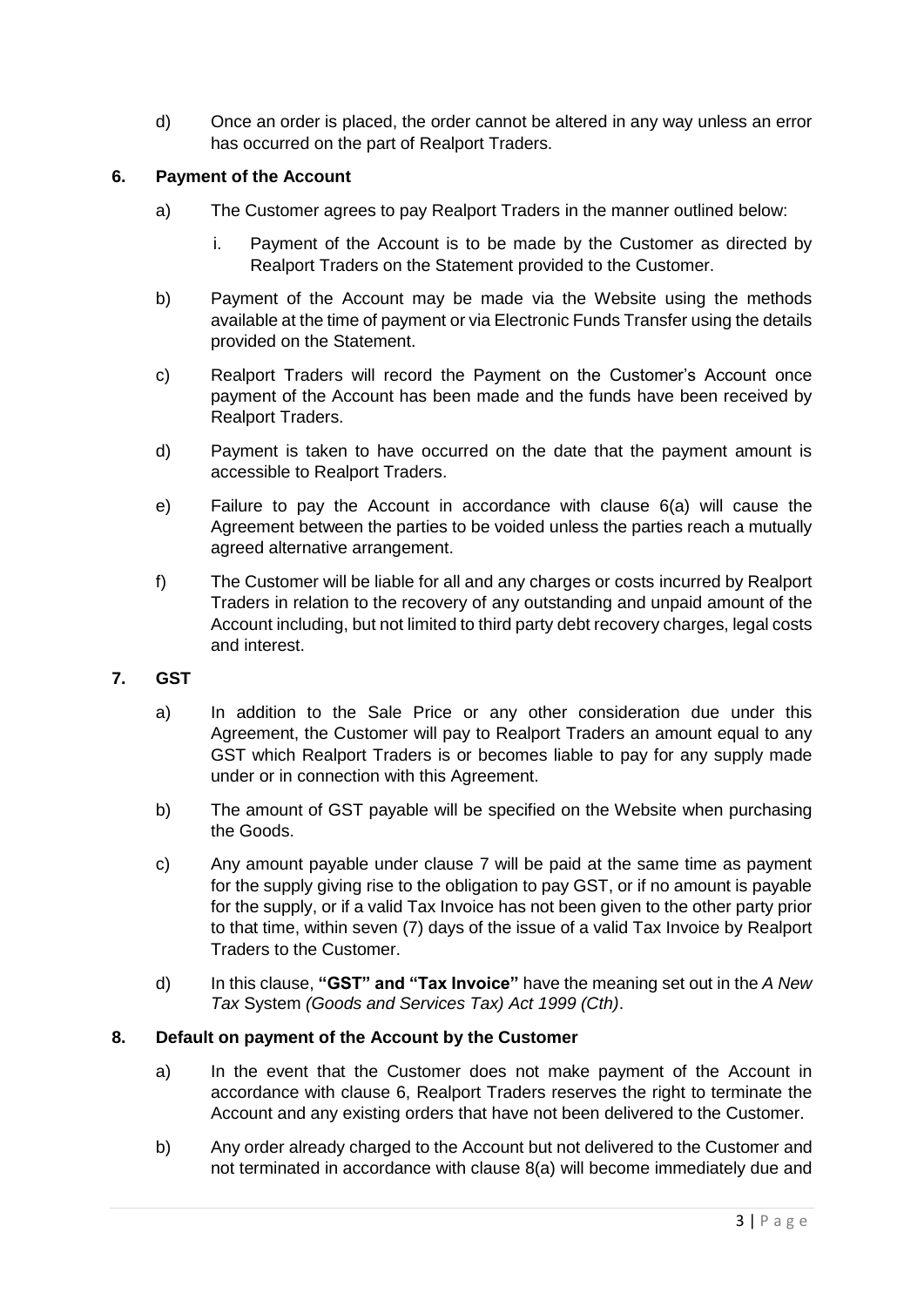payable unless otherwise mutually agreed between Realport Traders and the Customer.

c) Realport Traders Pty Ltd reserves the right to enter the premises where the Goods are located under the control of the Customer to retrieve any Goods supplied by Realport Traders but not yet paid for in the event of default by the Customer.

## **9. Credits**

- a) Authorisation from Realport Traders must be obtained prior to a Customer returning the Goods in exchange for the Account to be credited.
- b) All Goods that are correctly supplied and invoiced must be returned to Realport Traders via registered post within fourteen (14) days of the Customer receiving the Goods. The Customer acknowledges that it will be responsible for any cost including delivery fees associated with the return of the Goods.
- c) All Goods must be unused and in their original packaging to qualify for a return in exchange for a credit to the Account.
- d) The Customer acknowledges that a restocking fee may be deducted from the Account upon return of the Goods.
- e) If Realport Traders does not correctly supply and/or invoice the ordered Goods, any cost associated with the return of the Goods will be paid for by Realport Traders Pty Ltd and no restocking fee will be deducted from the Customer's Account.

#### **10. Special Orders**

- a) The Customer acknowledges that if a Special Order is placed by the Customer or on the Customer's behalf by Realport Traders, the Customer will not be able to return the Goods unless the manufacturer or supplier of the Goods will accept the Goods back from Realport Traders.
- b) The Customer will be responsible for any cost including delivery fees associated with the return of the Goods/s to Realport Traders and/or the manufacturer or supplier.

# **11. Delivery**

- a) The Customer is responsible for payment of the Delivery Fee to deliver the Goods in addition to the Sale Price.
- b) Methods of delivery will be as advised on the Website at the time of order.
- c) Realport Traders accepts no liability for any Loss to the Goods during transit.
- d) The Customer acknowledges and agrees that any person at the Delivery Address who receives the Goods is authorised by the Customer to receive the Goods and, where relevant, make payment for the Goods.
- e) In accordance with clause 13, Realport Traders does not accept any liability for the Goods once they have been delivered to the Customer or received in accordance with clause 11(d).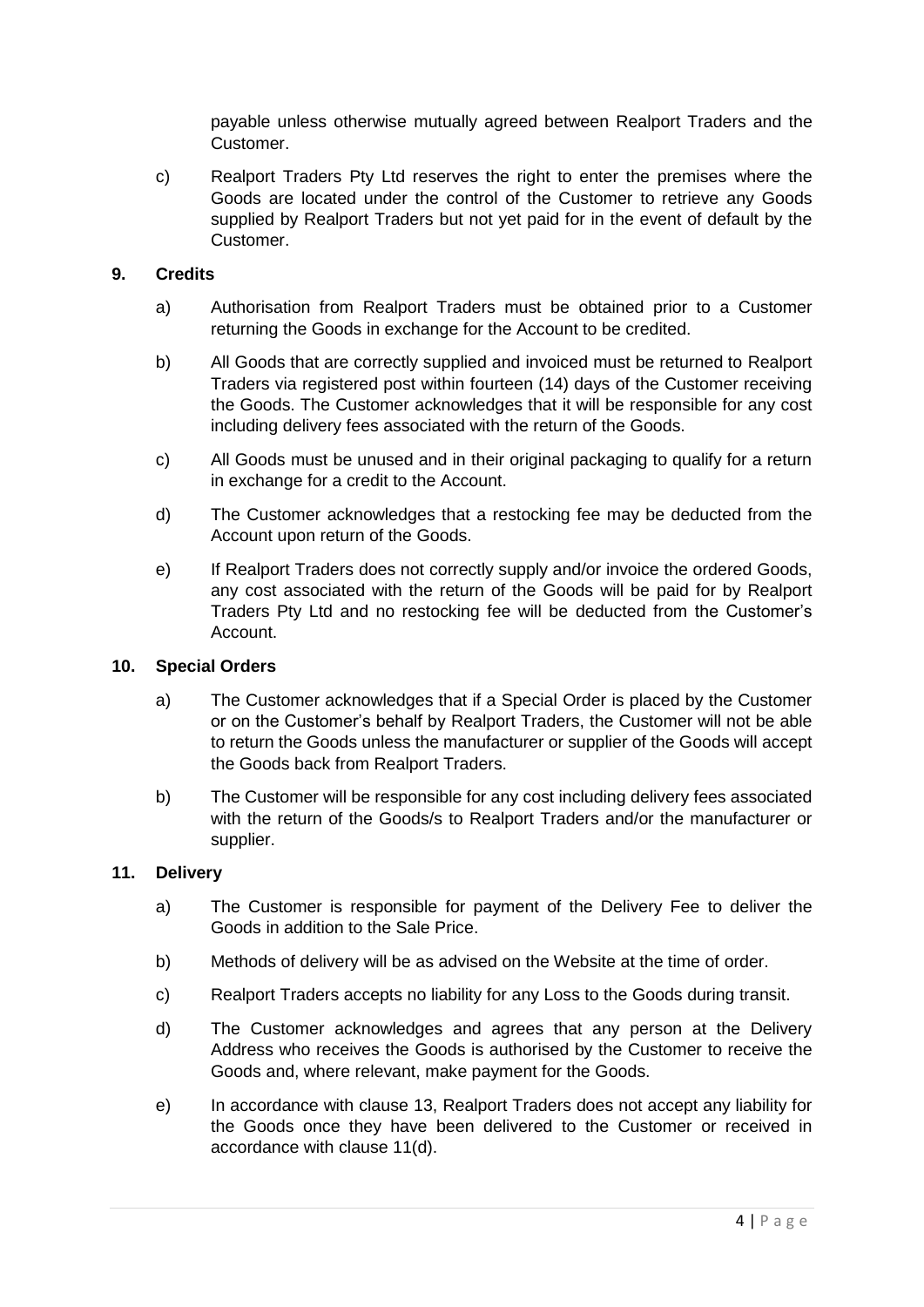## **12. Warranty applicable to the Goods**

- a) Subject to mandatory warranties imposed by the **Australian Consumer Law***,*  Realport Traders will, at its absolute discretion:
	- i. repair or replace (at Realport Traders' option) the Goods if they fail; or
	- ii. repair or replace (at Realport Traders' option) the part of the Goods or the Goods that Realport Traders consider have failed.
- b) If Realport Traders has determined that the Goods have failed and is required to repair or replace the Goods, Realport Traders will be responsible for the reasonable cost of transporting the Goods to and from the Customer's nominated address.
- c) Except as provided in this Agreement, all express and implied warranties, guarantees and conditions under statute or general law as to merchantability, description, quality, suitability or fitness of the Goods for any purpose or as to design, assembly, installation, materials or workmanship or otherwise are expressly excluded to the extent permitted by law. Without limitation, Realport Traders will not be liable under any circumstances for:
	- i. any special, indirect or consequential Loss, that is, Loss beyond a normal measure of Loss;
	- ii. any Loss of profits, anticipate or otherwise;
	- iii. any Loss in revenue, gain or benefit;
	- iv. any Loss of business opportunity;
	- v. any Loss arising from failure of the Goods;
	- vi. any damage, direct or indirect, to equipment or data, and the like, arising from the operation and/or application of the Goods;
	- vii. any structural damage arising from the operation and/or application of the Goods; or
	- viii. any damage to business goodwill arising from the operation and/or application of the Goods; or
	- ix. any result produced by the Goods that the Customer is dissatisfied with.
- d) The parties acknowledge and agree that if a court determines that the liability exclusions described in clauses 12(c)(i) to (ix) (inclusive) are invalid for any reason, that Realport Traders' total liability for the circumstances described in clauses 12(c)(i) to (ix) (inclusive) will not exceed the Sale Price.
- e) The Customer acknowledges that any undertaking, representation or claim in this Agreement or otherwise regarding the operation, fitness for purpose or merchantable quality of the Goods only applies when the Goods are operating and/or applied under ideal conditions as defined by the manufacturer of the Goods.
- f) The warranties provided in clause 12(a) will not apply to any Goods that have been subject to: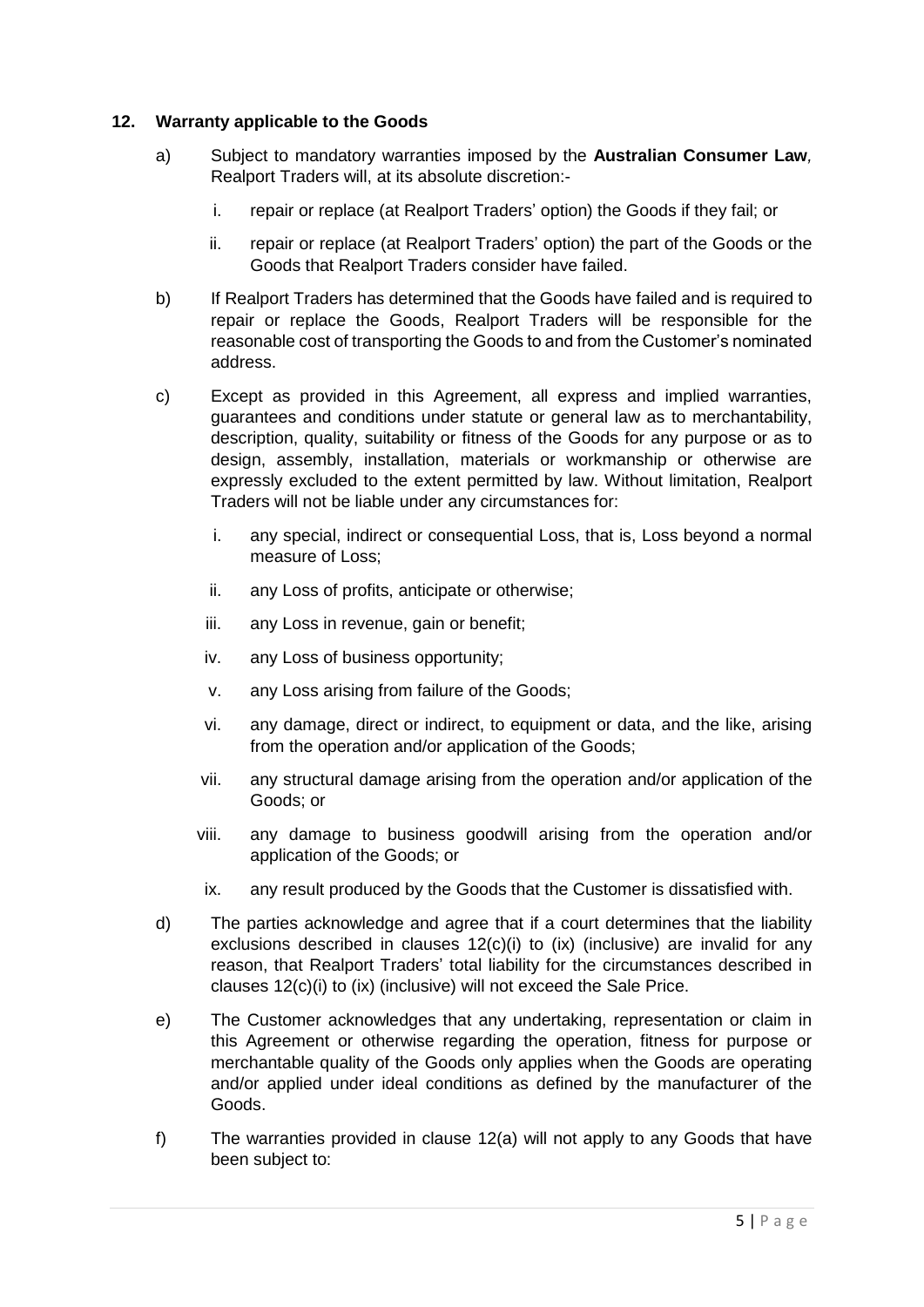- i. improper or incorrect usage by the Customer;
- ii. misuse, abuse, neglect or accident;
- iii. alteration, improper alteration, or reinstallation by the Customer or any person;
- iv. non-observance with instructions for use;
- v. repair, modification by anyone other than someone approved by Realport Traders in writing; or
- vi. lightning, flood, fire accidental breakage or other events outside of Realport Traders' control.
- g) Realport Traders accepts no responsibility for dissatisfaction with the appearance of the Goods due to variation caused by the Customer's hardware such as their computer screen.

## **13. Risk title and insurance**

- a) Risk in the Goods passes to the Customer by reason of and at the time of delivery of the Goods to the Customer or person in accordance with clause 11 (d) at the Delivery Address.
- b) Title to the Goods passes to the Customer once the following has been carried out:
	- i. payment of the Account as outlined in clause 6 to Realport Traders is received; and
	- ii. the Goods have been received by the Customer at the Delivery Address.

# **14. Indemnity and Liability**

- a) The Customer must indemnify and keep Realport Traders indemnified from and against all Loss suffered or incurred directly and indirectly by Realport Traders in respect of any:
	- i. loss of or damage to any real or personal property; or
	- ii. personal injury or death;

that arises out of or as a consequence of the performance or non-performance of this Agreement by the Customer, except to the extent that such Loss is attributable to the gross negligence or wilful misconduct of Realport Traders.

- b) The Customer must indemnify and keep Realport Traders indemnified from and against all Loss arising out of or in connection with any act or omission of the Customer which gives rise to a liability of Realport Traders to a third party.
- c) The indemnity provided in this clause 14 extends to any Loss suffered or incurred by Realport Traders caused by the Customer failing to make full payment of the Sale Price, any GST payable and the Delivery Fee.
- d) The Customer acknowledges and accepts that Realport Traders' total aggregate liability for all claims relating to this Agreement is limited to the Sale Price.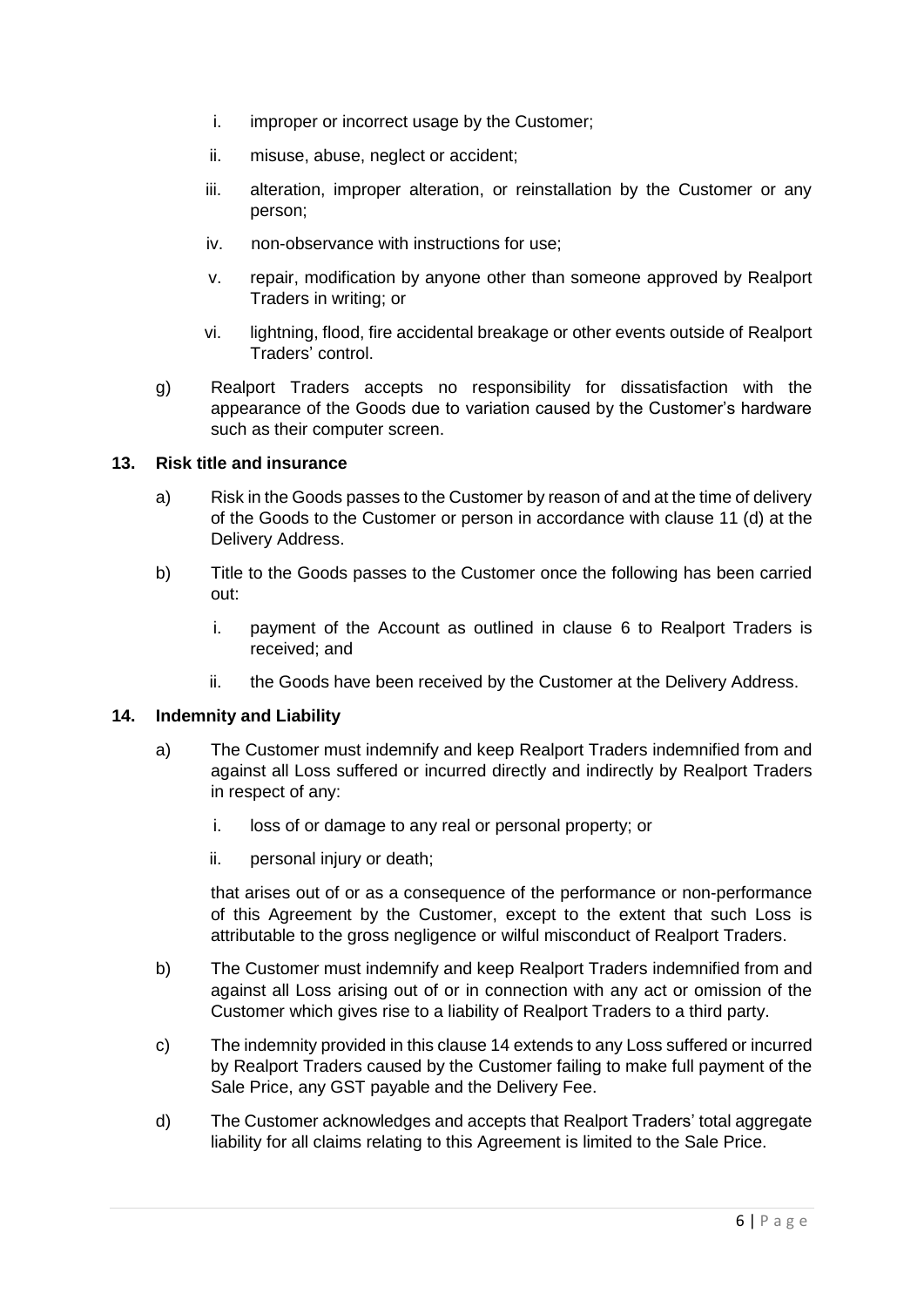e) Realport Traders accepts no liability for Loss whatsoever suffered or incurred by the Customer, directly or indirectly, by the Customer's or anyone else's use of the Goods under this Agreement.

# **15. Dispute Resolution**

- a) If a dispute arises between Realport Traders and the Customer under or in connection with this Agreement, the Goods or otherwise, the parties must meet and use their reasonable endeavours to resolve that dispute by negotiation or otherwise before commencing legal proceedings.
- b) The parties will be deemed to have used their reasonable endeavours to resolve a dispute if they have met to discuss the dispute and have failed to resolve it within thirty (30) days of that meeting.
- c) Nothing in this clause 15 will preclude either party form seeking an urgent interim interlocutory injunction in causes of genuine urgency.

# **16. Governing Law**

This Agreement is governed by the laws in force in South Australia and the parties submit to the non-exclusive jurisdiction of the courts of South Australia and any courts which may hear appeals from those courts in respect of any proceedings in connection with this Agreement.

## **17. Entire Agreement**

This Agreement embodies the entire understanding of the parties as to the Agreement and supersedes all prior agreements, understandings, arrangements and undertakings between the parties.

## **18. Variation**

No variation to this Agreement will be of any force or effect unless reduced to writing and signed by both parties.

## **19. Severability**

Each clause in this Agreement is severable from the others and if one or more is found to be unenforceable this will not affect the validity of the others or any of them.

#### **20. Waiver**

The fact that either party does not, on a default by the other party or any authorised person in respect of any of the terms of this Agreement, exercise any rights or remedies to which it is entitled, will not be constricted or operate in any way as a waiver of any such rights or remedies.

## **21. Force Majeure Event**

- a) A party will not be responsible for a failure to comply with its obligations under this Agreement to the extent that failure is caused by a Force Majeure Event, provided that the party keeps the other closely informed in such circumstances and uses reasonable endeavours to rectify the situation.
- b) Without limiting any other right to terminate under this Agreement, if a Force Majeure Event affects a party's performance under this Agreement for more than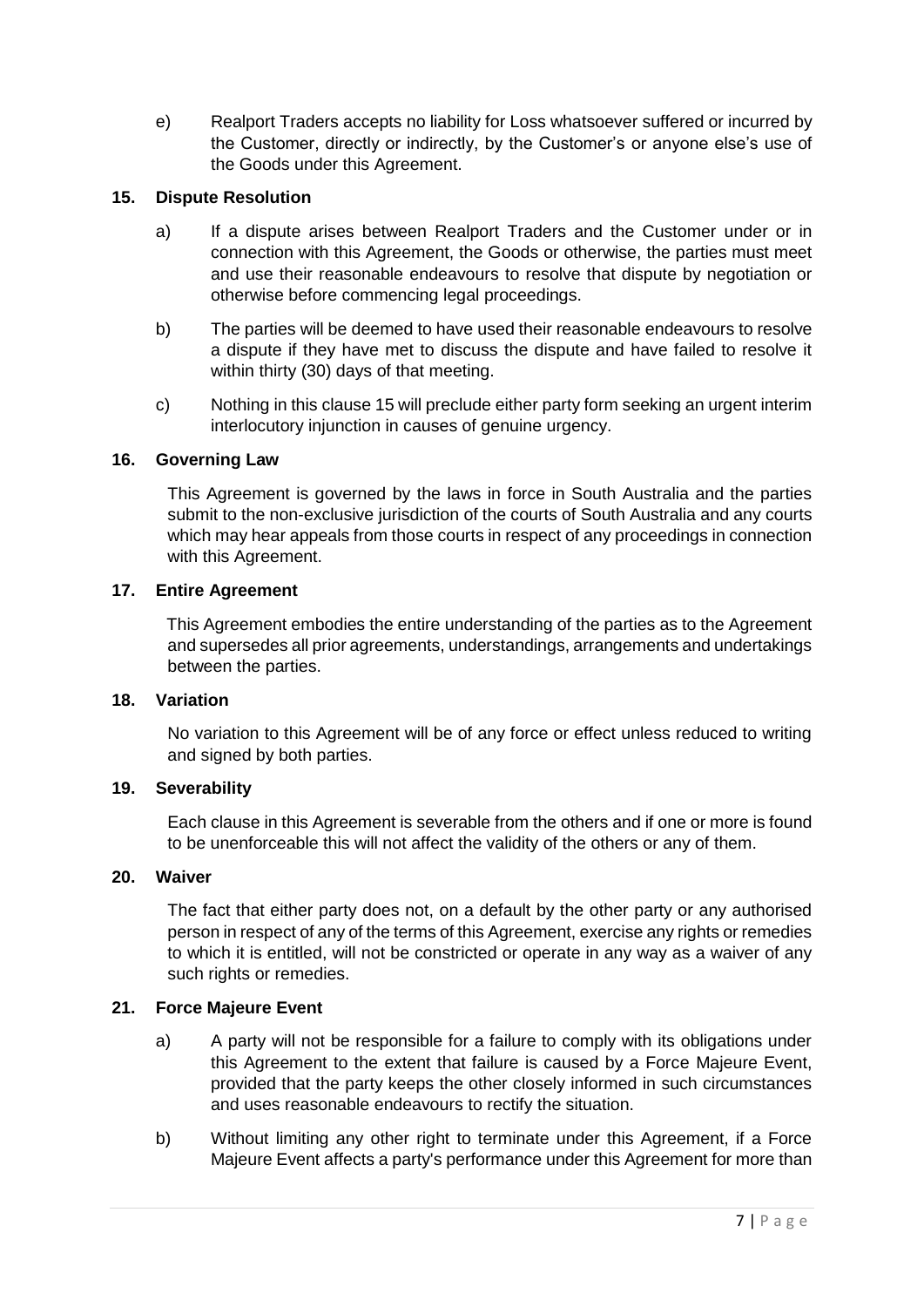thirty (30) consecutive days, the other party may immediately terminate this Agreement by written notice.

#### **22. Privacy Policy**

- a) Realport Traders will act in accordance with the *Privacy Act 1988 (Cth)* and the *Spam Act 2003 (Cth)* and other applicable state and federal legislation in relation to Personal Information.
- b) Realport Traders will collect, hold and use Personal Information from the Customer in order to:
	- i. effect the Agreement;
	- ii. perform future marketing of its products and services if the Customer would reasonably expect Realport Traders to use their Personal Information for this function; or
	- iii. unless necessary for or directly related to one of the functions or activities of Realport Traders.
- c) Realport Traders may collect the Customer's Personal Information during the following:
	- i. when the Customer places an order and/or makes a purchase from Realport Traders; and
	- ii. when the Customer contacts Realport Traders.
- d) Realport Traders may collect the following kinds of Personal Information from the Customer:
	- i. the Customer's name;
	- ii. the Customer's delivery and/or billing address;
	- iii. the Customer's contact details; and
	- iv. the Customer's payment information.
- e) Realport Traders will only collect Personal Information using lawful and fair practices.
- f) Realport Traders will not collect, hold or use the Customer's Personal Information for any other purpose than listed above without the Customer's prior consent unless required by law.
- g) Realport Traders will take all reasonable steps to ensure that Personal Information collected is accurate, current, complete and relevant and may correct a Customer's Personal Information if reasonable taking into account the purpose for which the Personal Information is held.
- h) Customers may request that Realport Traders cease the communication of direct marketing materials by providing written notice to Realport Traders by email in accordance with clause 23.
- i) Realport Traders may provide your Personal Information to third parties such as payment gateways and transport providers for the purposes of effecting their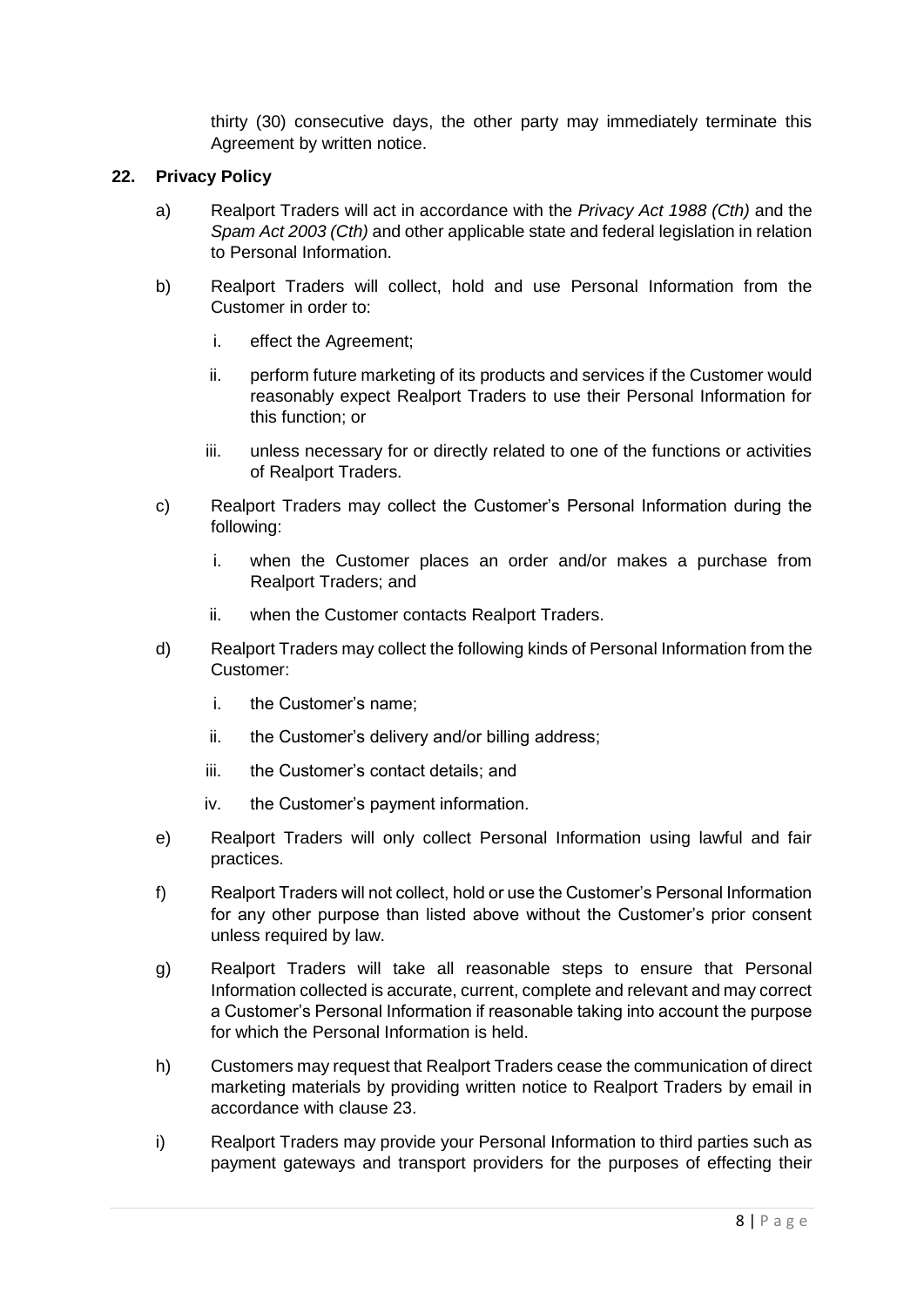obligations under this Agreement. The Customer acknowledges that some thirdparty recipients may be located overseas.

- j) Realport Traders accepts no liability for the privacy practices of third party and/or external websites and service providers connected with the purchase of the Product or access to the Website.
- k) Data files known as 'cookies' may be saved by your internet browser on your computer or device. Cookies are used to determine how Website Users use the internet. Cookies do not contain any Personal Information. The following information may be obtained by the use of Cookies from the Customer:
	- i. The Customer's computer operating system;
	- ii. The Customer's computer's browsing software; and
	- iii. Details as to the Customer's interest use.
- l) Customers may at any time Contact Realport Traders in accordance with clause 23 to request access to any Personal Information of the Customer collected by Realport Traders and/or to correct their Personal Information. Realport Traders will respond to any request in a timely manner taking into consideration the nature of the request.
- m) Customers may at any time Contact Realport Traders in accordance with clause 23 with any queries and/or complaints in relation to this clause 22.
- n) Realport Traders reserves the right to amend this clause from time to time to comply with the *Privacy Act 1988 (Cth).*

#### **23. Contact Us**

a) Realport Traders can be contacted via our Website by visiting the About Us section of our Website.

#### **24. Interpretation**

Unless the context otherwise requires or admits the following expressions shall have the following meanings respectively:

**"Account"** means the 30 day credit account approved by Realport Traders in the Customer's favour as debited by the Customer when placing Orders with Realport Traders;

**"Agreement"** means the terms and conditions contained in this document;

**"Australian Consumer Law"** means the warranties and guarantees provided in the *Competition and Consumer Act 2010 (Cth)* as amended from time to time;

**"Content"** means all content on the Website including content provided by third parties;

**"Customer"** means the party entering into this Agreement for (1) an Account and (2) the purchase of the Goods from Realport Traders or the person who receives delivery of the Goods at the Delivery Address;

**"Delivery Address"** means the address provided by the Customer at the point of purchasing the Goods through the Website.